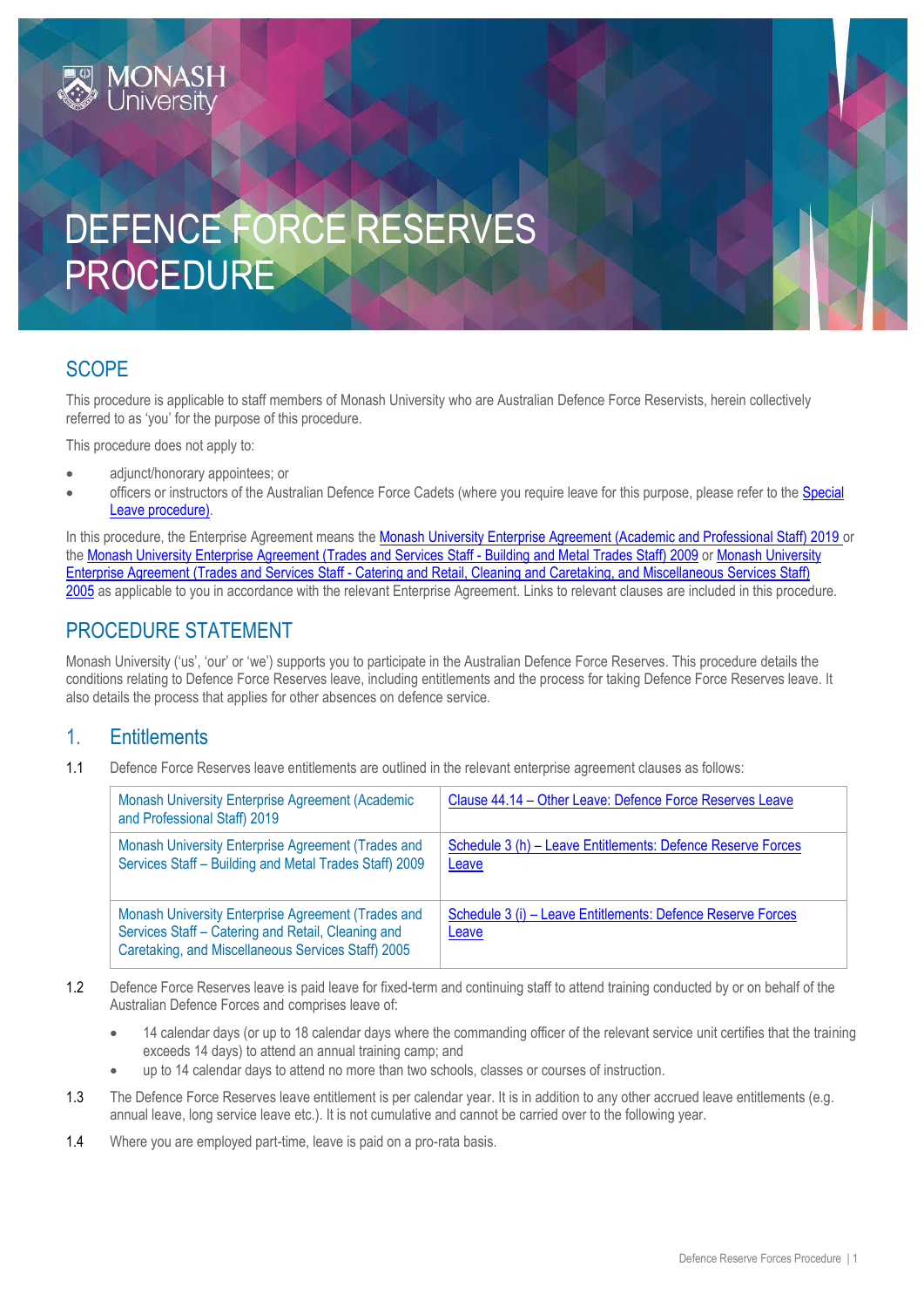# 2. Informing your supervisor

- 2.1 You should inform your supervisor of:
	- your Defence Force Reserves membership; and
	- at the commencement of the year, your anticipated Defence Force Reserve service commitments for the year.

# 3. Applying for Defence Force Reserves leave

- 3.1 To apply for Defence Force Reserves leave:
	- complete th[e Application for Leave and Special Leave \[Online\]](https://www.monash.edu/eforms-resources/frevvo-forms/hr/leave-request) form; and
	- submit the completed form to your supervisor with supporting evidence (Tri-Service Training Notice, Joining Instructions or any other relevant document that may have been provided to you by the Australian Defence Force Reserves).
- 3.2 If you apply and are part-time, leave will be for the days listed in your work schedule. If a work schedule is not in place or has changed, submit an update[d Work schedule and change of fraction](https://www.intranet.monash/hr/tools-and-resources/forms) form with your application.
- 3.3 To amend or cancel Defence Force Reserves leave, contact Access HR on 9902 0400 or at **hr@monash.edu** for assistance.

#### 4. Other absences on defence service

- 4.1 For other absences on defence service (including in response to a call out order), you must:
	- formally notify your supervisor an[d HR Business Partner](https://www.intranet.monash/hr/contact-us/hr-business-partners) of the dates that you will be absent and;
	- include any supporting evidence (Joining Instructions or any other relevant document that may have been provided to you by the Australian Defence Force Reserves).
- 4.2 Should you need assistance with this process or with making absence arrangements, contact your HR Business Partner as matter of urgency.
- 4.3 If eligible, to cover your absence on defence service, you may choose to apply for:
	- annual leave or long service leave service via Employee Self Service [\(ESS\)](http://www.adm.monash.edu.au/sss/ess/); and/or
	- special leave (for unpaid special leave, you may apply without the need to first exhaust all other available accrued paid leave entitlements).

#### 5. Employer Support Payment Scheme

5.1 Th[e Employer Support Payment Scheme](https://www.defencereservessupport.gov.au/benefits/employer-support-payment-scheme/) helps us offset the costs of releasing you for Defence Force Reserves leave and other absences on defence service. We may contact you to assist us to complete the necessary documentation for the Employer Support Payment Scheme.

#### 6. Legislation

- 6.1 As well as the normal workplace rights and entitlements under the *Fair Work Act 2009*, you also have protections under the *Defence Reserve Service (Protection) Act 2001* whereby whilst working with us you are protected from discrimination, disadvantage or termination for reasons associated with your defence service.
- 6.2 Additionally, under the Defence Reserve Service (Protection) Act 2001, if you are studying with Monash University whilst working with us, we will make reasonable adjustments for your study arrangements. Contact your course managing faculty for advice on options to manage your studies and enrolment.

#### 7. Breach of procedure

7.1 We treat any breach of our policies or procedures seriously. We encourage reporting of concerns about non-compliance, and we manage compliance in accordance with the applicable Enterprise Agreement or contract terms.